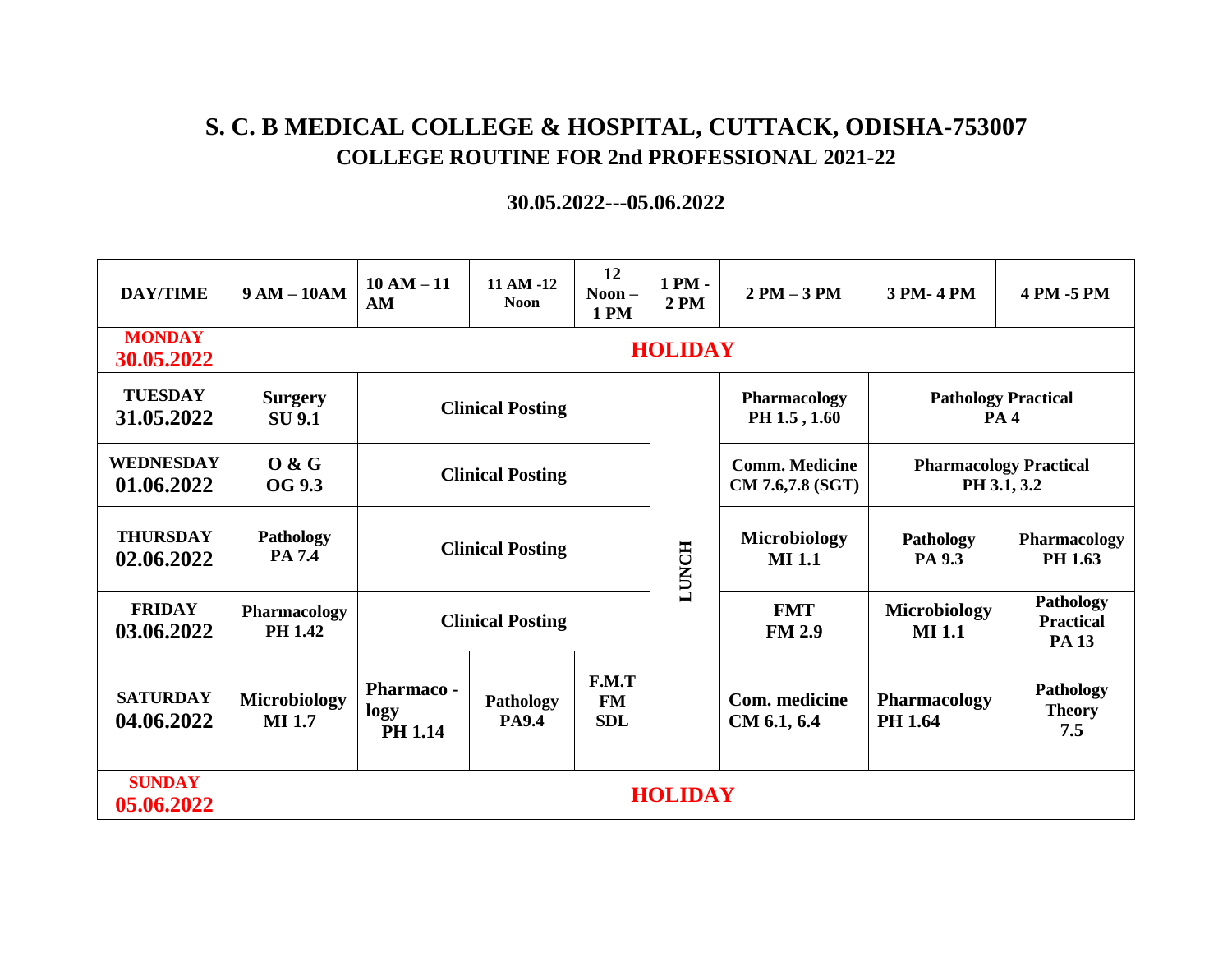**06.06.2022---12.06.2022**

| <b>DAY/TIME</b>                | $9 AM - 10AM$                          | $10 AM - 11 AM$         | 11 AM -12<br><b>Noon</b> | 12<br><b>Noon</b><br>$-1$<br><b>PM</b> | $1PM -$<br>2PM      | $2 PM - 3 PM$                                | 3 PM-4 PM                                      | 4 PM -5 PM                               |
|--------------------------------|----------------------------------------|-------------------------|--------------------------|----------------------------------------|---------------------|----------------------------------------------|------------------------------------------------|------------------------------------------|
| <b>MONDAY</b><br>06.06.2022    | <b>Medicine</b><br>IM 8.1, 8.4,<br>8.5 | <b>Clinical Posting</b> |                          |                                        | Pathology<br>PA 9.5 |                                              | <b>Microbiology Practical</b><br>MI 1.1 & 1.2  |                                          |
| <b>TUESDAY</b><br>07.06.2022   | <b>Surgery</b><br><b>SU 9.2</b>        | <b>Clinical Posting</b> |                          |                                        |                     | <b>Pharmacology</b><br><b>PH 1.14</b>        | <b>Pathology Practical</b>                     |                                          |
| <b>WEDNESDAY</b><br>08.06.2022 | O & G<br>OG 9.3                        | <b>Clinical Posting</b> |                          |                                        | <b>LUNCH</b>        | <b>Comm. Medicine</b><br>CM 7.6,7.8<br>(SGT) | <b>Pharmacology Practical</b><br><b>PH 2.2</b> |                                          |
| <b>THURSDAY</b><br>09.06.2022  | Pathology<br>PA10.3,10.4               | <b>Clinical Posting</b> |                          |                                        |                     | Microbiology<br><b>MI</b> 1.8                | Pathology<br>PA 9.6                            | Pharmacology<br><b>PH 1.44</b>           |
| <b>FRIDAY</b><br>10.06.2022    | <b>Pharmacology</b><br><b>PH 1.42</b>  | <b>Clinical Posting</b> |                          |                                        |                     | <b>FMT</b><br><b>FM</b>                      | Microbiology<br><b>MI</b> 1.8                  | Pathology<br><b>Practical</b><br>PA 23.1 |
| <b>SATURDAY</b><br>11.06.2022  | <b>HOLIDAY</b>                         |                         |                          |                                        |                     |                                              |                                                |                                          |
| <b>SUNDAY</b><br>12.06.2022    | <b>HOLIDAY</b>                         |                         |                          |                                        |                     |                                              |                                                |                                          |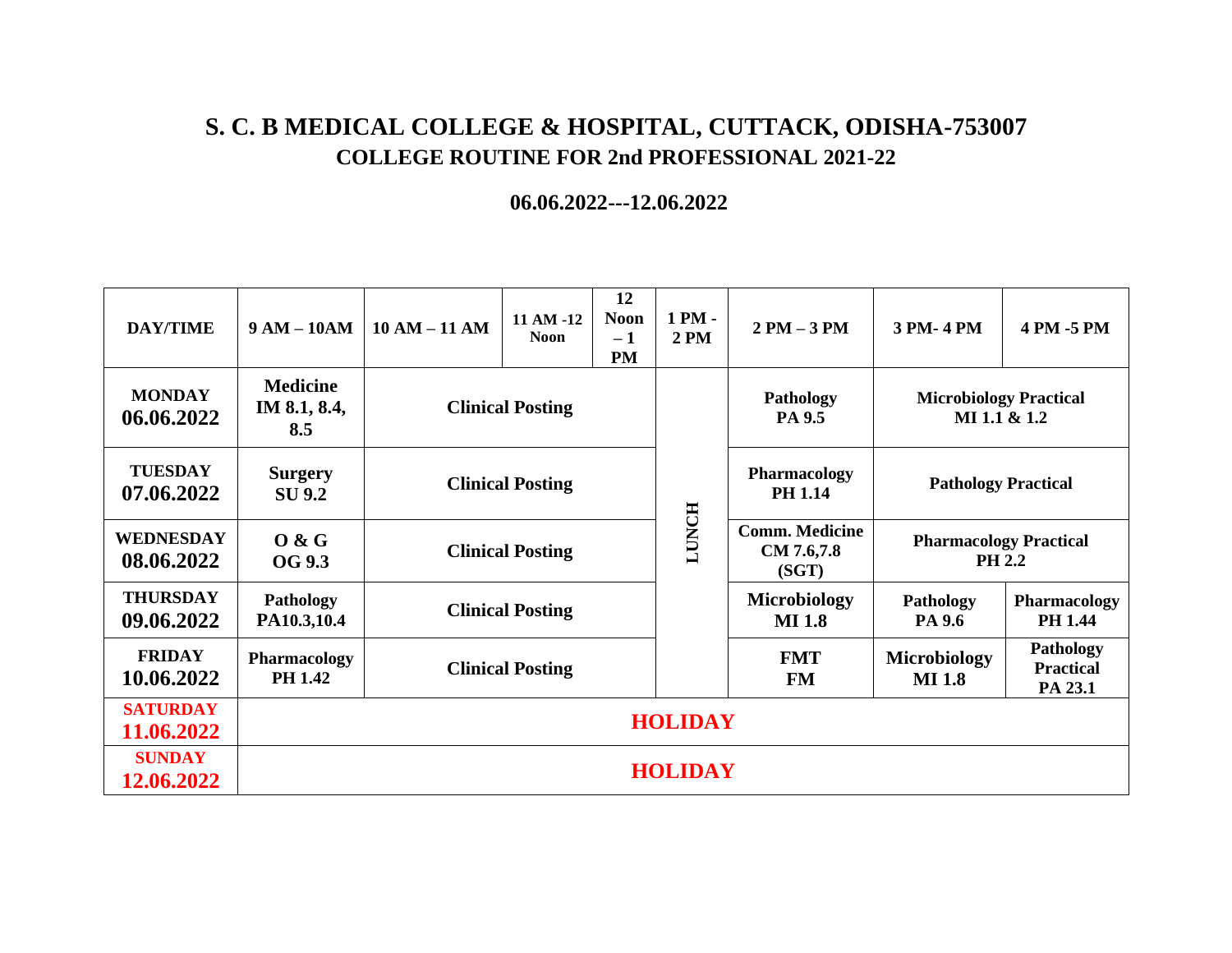#### **13.06.2022---19.06.2022**

| <b>DAY/TIME</b>               | $9 AM - 10AM$                  | $10 AM - 11$<br>AM                    | 11 AM -12<br><b>Noon</b>             | 12<br><b>Noon</b><br>$-1$<br><b>PM</b> | 1 PM -2<br><b>PM</b> | $2 PM - 3 PM$                        | 3 PM-4 PM                                      | 4 PM -5 PM                                 |  |  |
|-------------------------------|--------------------------------|---------------------------------------|--------------------------------------|----------------------------------------|----------------------|--------------------------------------|------------------------------------------------|--------------------------------------------|--|--|
| <b>MONDAY</b><br>13.06.2022   | <b>Medicine</b><br>IM 8.2, 8.3 | <b>Clinical Posting</b>               |                                      |                                        | <b>LUNCH</b>         | Pathology<br>PA 9.7                  | <b>Microbiology Practical</b><br><b>MI</b> 1.8 |                                            |  |  |
| <b>TUESDAY</b>                |                                |                                       |                                      |                                        |                      |                                      |                                                |                                            |  |  |
| 14.06.2022                    | <b>HOLIDAY</b>                 |                                       |                                      |                                        |                      |                                      |                                                |                                            |  |  |
| <b>WEDNESDAY</b>              |                                |                                       |                                      |                                        |                      |                                      |                                                |                                            |  |  |
| 15.06.2022                    | <b>HOLIDAY</b>                 |                                       |                                      |                                        |                      |                                      |                                                |                                            |  |  |
| <b>THURSDAY</b><br>16.06.2022 | <b>Pathology</b><br>PA 18.1    | <b>Clinical Posting</b>               |                                      |                                        |                      | <b>Microbiology</b><br><b>MI</b> 1.8 | <b>Pathology</b><br>PA 18.2                    | Pharmacology<br><b>PH 1.44</b>             |  |  |
| <b>FRIDAY</b><br>17.06.2022   | <b>Pharmacology</b><br>PH 1.43 | <b>Clinical Posting</b>               |                                      |                                        | <b>LUNCH</b>         | <b>FMT</b><br><b>FM</b>              | Microbiology<br><b>MI</b> 1.8                  | Pathology<br>practical                     |  |  |
| <b>SATURDAY</b><br>18.06.2022 | Microbiology<br><b>MI</b> 1.8  | <b>Pharmacology</b><br><b>PH 1.14</b> | <b>Pathology</b><br>PA 19.2,<br>19.3 | F.M.T<br><b>FM</b>                     |                      | <b>Com.medicine</b><br>CM 6.1, 6.4   | <b>Pharmacology</b><br>PH 1.25                 | Pathology<br><b>Theory</b><br>PA 19.4,19.6 |  |  |
| <b>SUNDAY</b><br>19.06.2022   | <b>HOLIDAY</b>                 |                                       |                                      |                                        |                      |                                      |                                                |                                            |  |  |